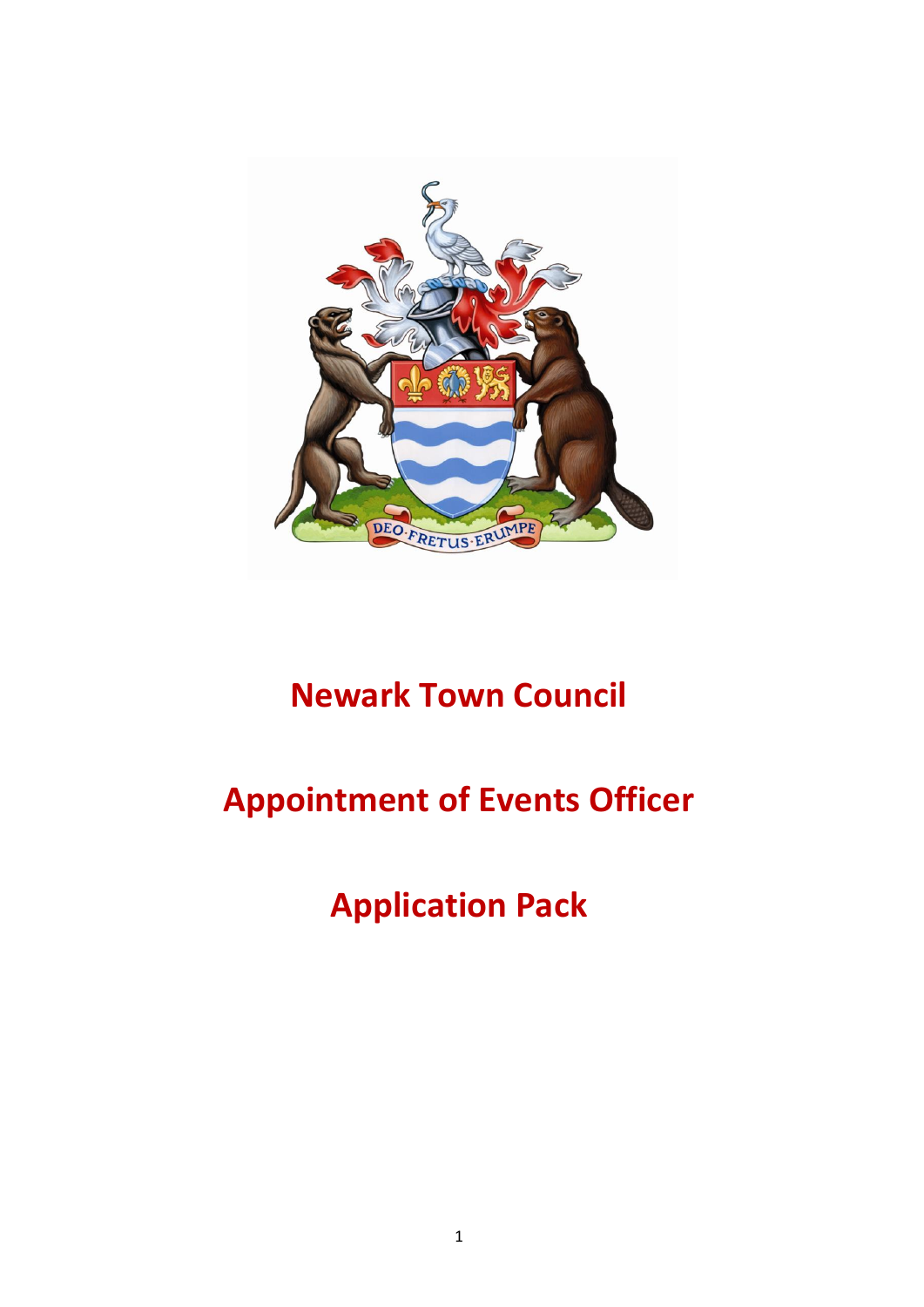## **Contents**

| Advertisement                       | 3  |
|-------------------------------------|----|
| <b>Staff Structure</b>              | 4  |
| How to apply                        | 5  |
| Job Description                     | 6  |
| Person Specification                | g  |
| Terms and conditions of appointment | 10 |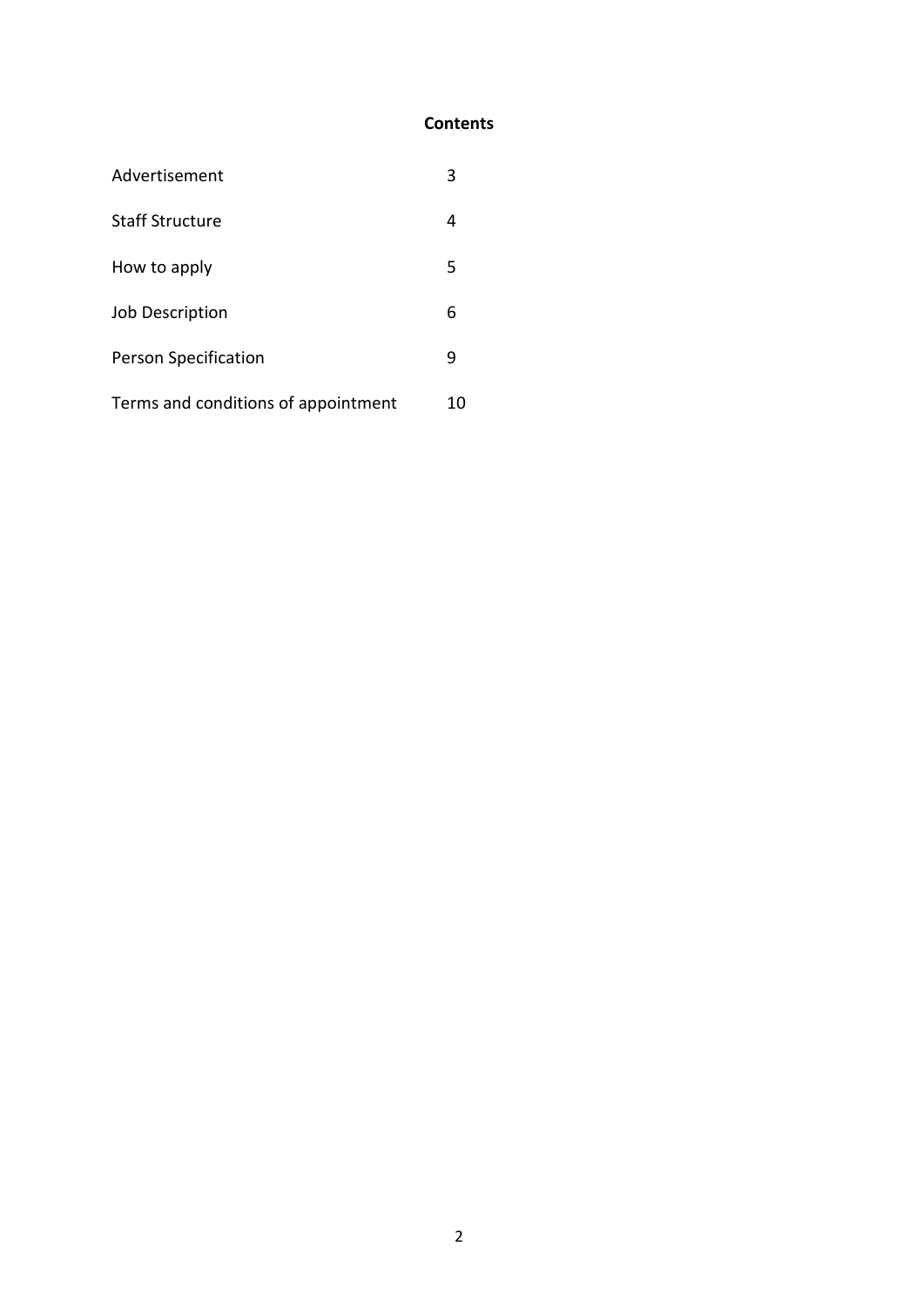

## **Newark Town Council EVENTS OFFICER**

## Salary package SCP 18-21 (£25,419- £26,975) 3-year fixed term contract

Newark Town Council is one of the largest town councils in the Midlands serving a population of around 32,000 with a gross spend of £2million forecast next year. The activities and services delivered by the Council have increased significantly in recent years and the Council has ambitious plans for further expansion.

The Town Council is a key partner in the delivery of a government funded £25 million pound town fund investment project being led by the District Council. The Town Council is the lead authority for an event led strategy designed to generate increased economic activity in the town centre. A £200,000 per annum budget for event activity presents an exciting opportunity for the right individual to help deliver a vibrant and exciting town events programme that will be enjoyed by residents and visitors alike.

Although a 3-year fixed term contract there are ambitions to secure longer term funding that will help to secure the post long into the future. The success of the programme will be critical in helping to secure future funding.

If you have demonstrable expertise in the planning, promotion and delivery of high quality events we would love to receive your application.

An application pack including how to apply can be obtained from the Town Council's website [www.newark.gov.uk](http://www.newark.gov.uk/)

## **Closing date for applications:**

## **Friday 8th July 2022**

## **Newark Town Council is an Equal Opportunities Employer**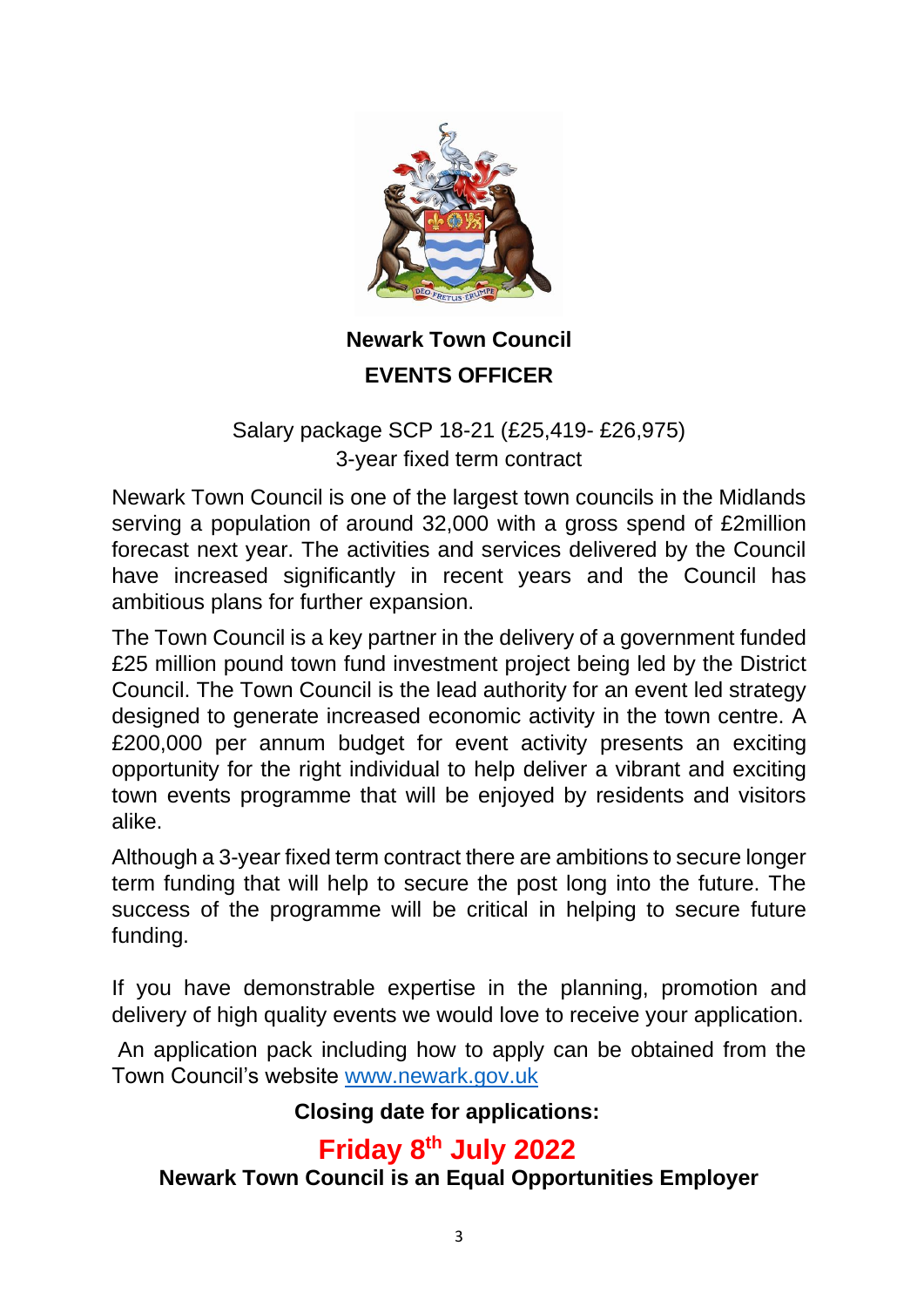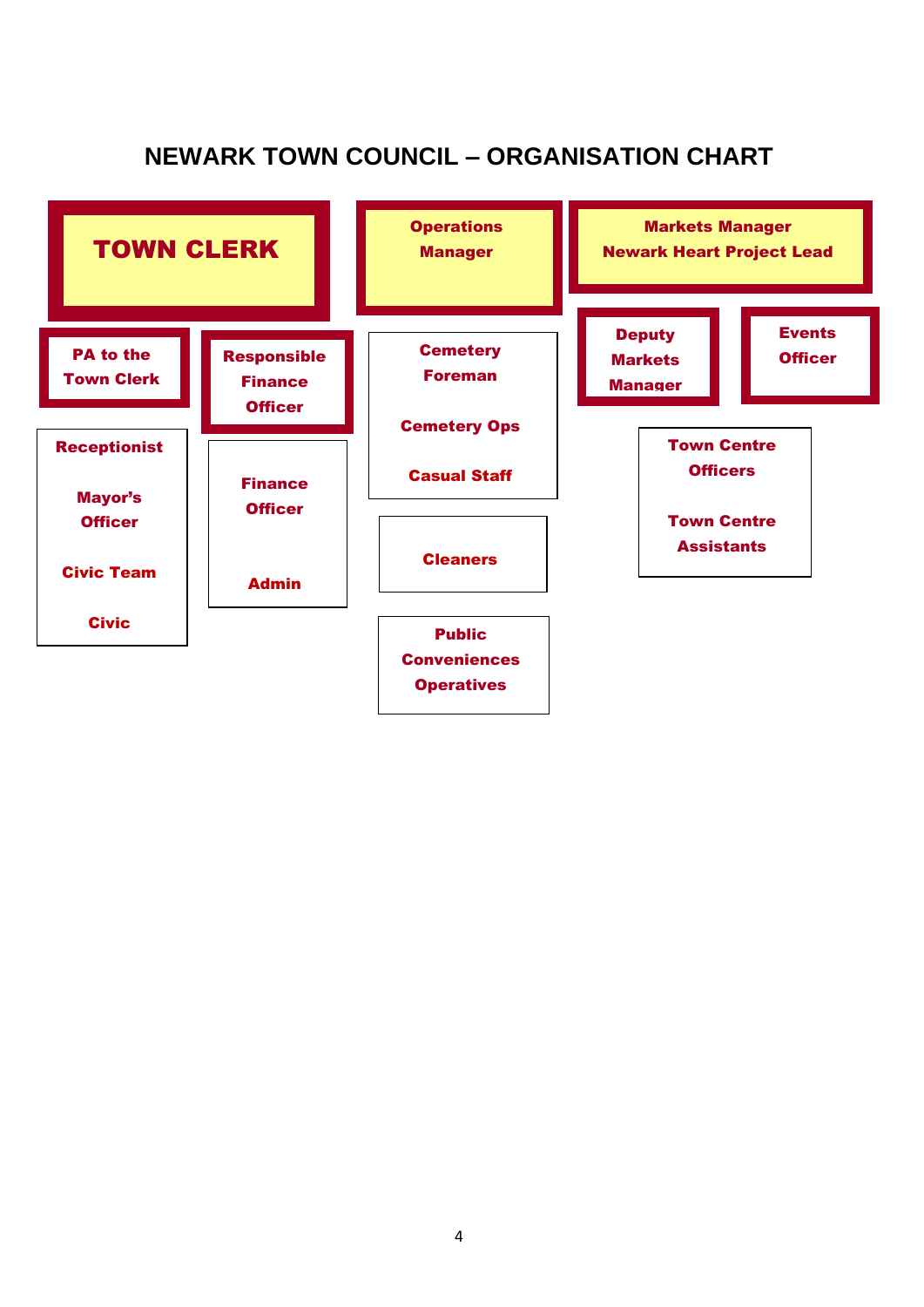## **NEWARK TOWN COUNCIL Events Officer**

#### **How to Apply**

- 1. Please read all of the Application Pack prior to completing your application and make clear why you are interested in the position, and what relevant skills and experience you have, with reference to the Job Description and Person Specification.
- 2. The application form should be completed in full; shortlisting will be based on the information provided. CV's will not be accepted. Please also complete and submit the Equality and Diversity Monitoring Form with your application.
- 3. **The closing date for applications is 17.00pm on Friday 8 th July 2022**. Applications received after this time may not be considered.
- 4. Please send your application, in confidence, by email to: [ian.harrison@newark.gov.uk](mailto:alan.mellor@newark.gov.uk)
- 5. If you would like to discuss the position informally with the Town Clerk please e-mail [matthew.gleadell@newark.gov.uk](mailto:matthew.gleadell@newark.gov.uk) to confirm the times you are available to receive a phone call.
- 6. Applicants who have been shortlisted for interview will be advised by no later than Friday 15<sup>th</sup> July 2022.
- 7. Interviews will take place on Monday 18th July 2022.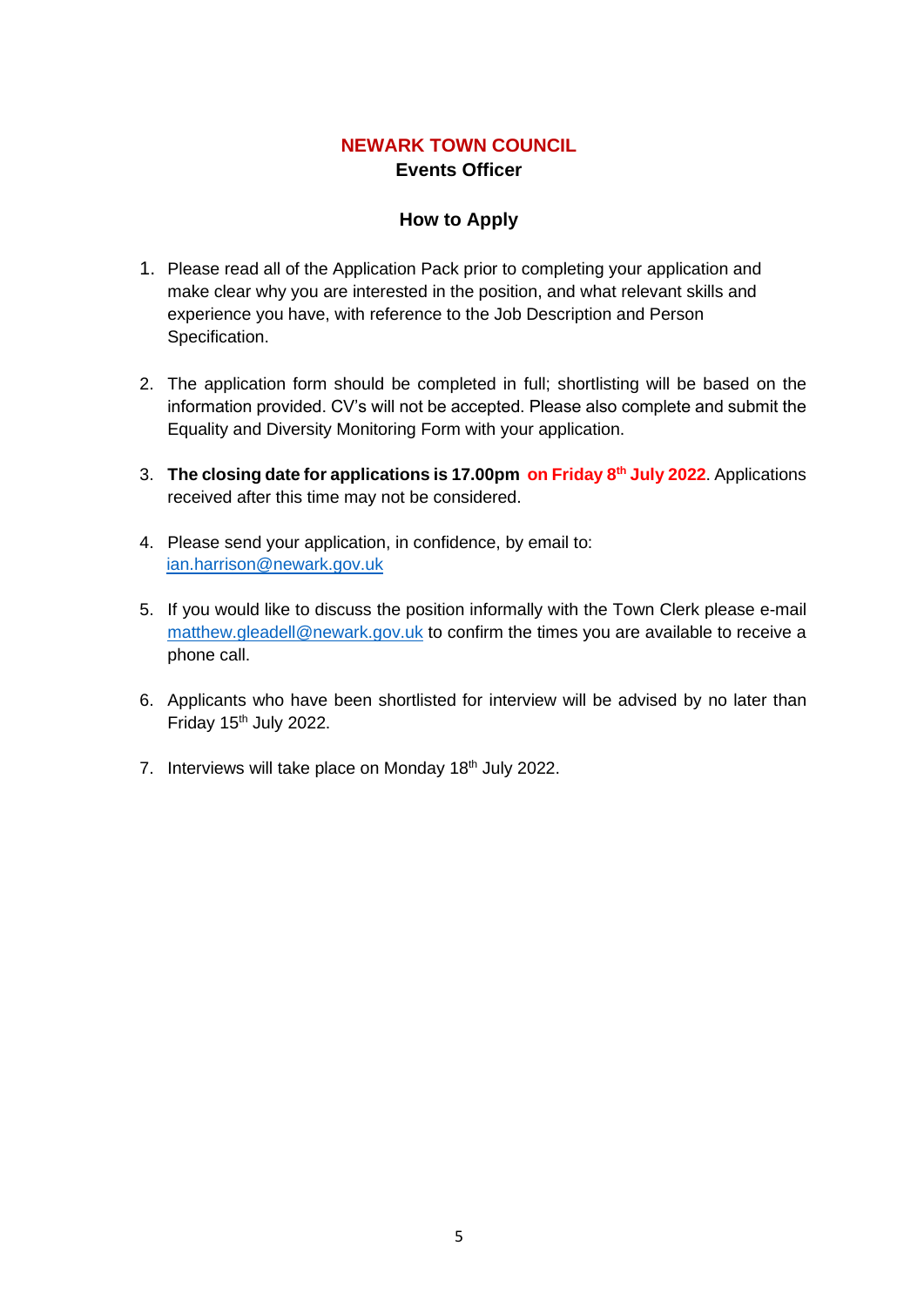#### **NEWARK TOWN COUNCIL**

#### **Job Description**

| Post Title      | <b>Events Officer</b>                          |
|-----------------|------------------------------------------------|
| Grade           | SCP 18-21 (£25,419- £26,975)                   |
| Hours of work   | 37 hours per week (3 year fixed term contract) |
| Location        | Newark Town Hall                               |
| Accountable to  | Markets Manager/Newark Heart Project Lead      |
| Responsible For | N/A                                            |

#### **Organisation Chart**



#### **Job Purpose**

- 1. Provide high level administrative support to the Town Council's Events programme.
- 2. Organise Town Council Events, in association with the Markets Manager/Newark Heart project lead.
- 3. Support & organise events being provided by partner organisations
- 4. Effective promotion of events and post event evaluation.
- 5. Attend Town Council & Partner events as required.
- 6. Support the Market Manager in sourcing and engaging entertainers for Newark Market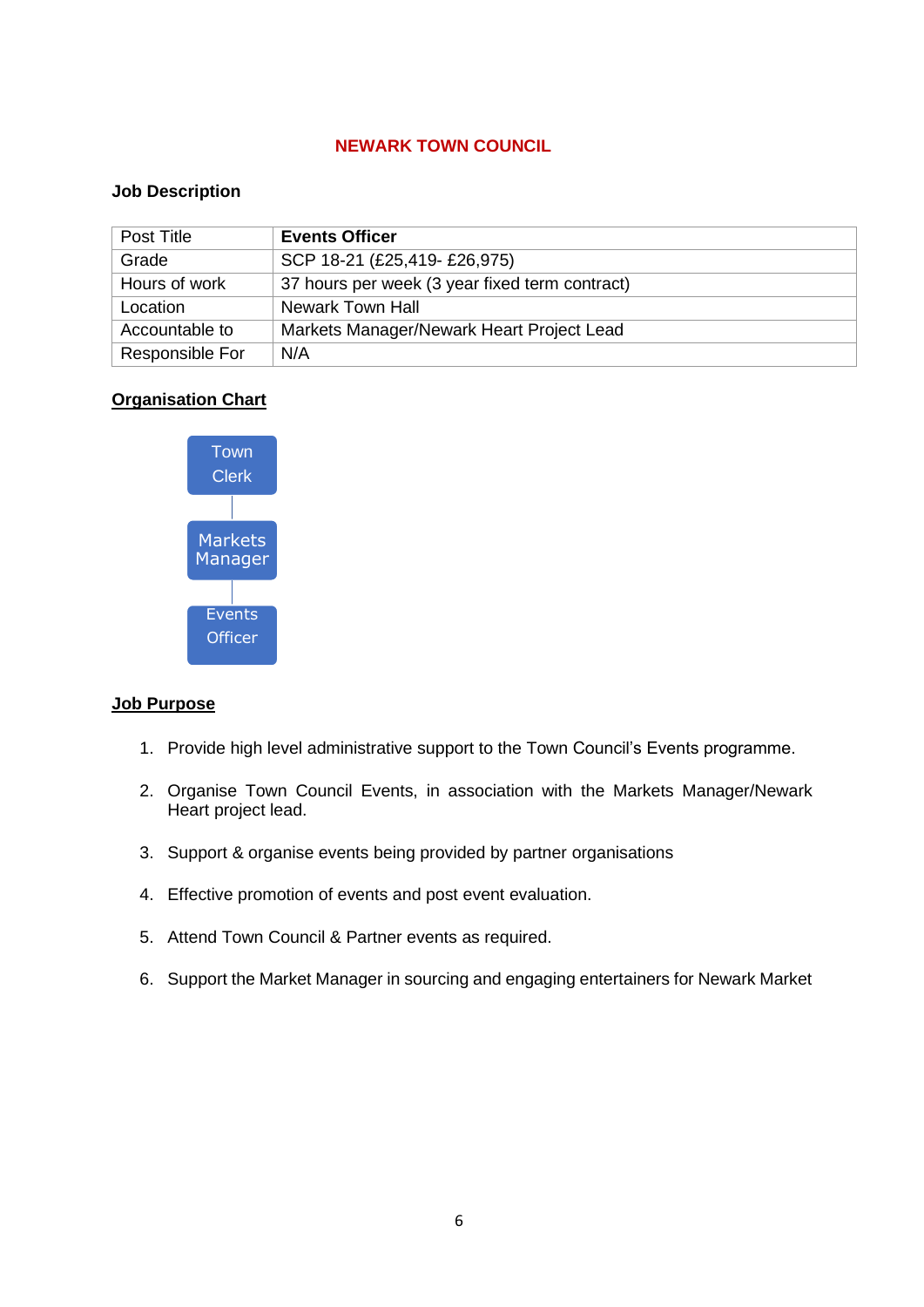#### **Principal Duties & Responsibilities**

- 1. Organise, in association with the Markets Manager, all Town Council & some Partners events.
- 2. Prepare Event Management Plans for all Town Council & Partner events, including submission to the Safety Advisory Group as required.
- 3. Attend the local Safety Advisory Group and all pre-event meetings as required
- 4. Source and engage entertainers for all Town Council & partners events and Newark market entertainers.
- 5. Provide effective promotion of events including the use of various communication tools and especially all forms of social media
- 6. Carryout data capture and post event evaluation to assist with the determination of event impact on footfall, visitor returns, town centre retail spend etc
- 7. Provide secretarial and admin support to the Cultural Heart of Newark Project Board
- 8. The nature of the work will involve the post holder carrying out work outside of normal working hours, as part of the normal contracted hours. An allowance has been incorporated in the salary to working unsocial hours.
- 9. Develop and sustain working relationships with all internal and external stakeholders and contacts.
- 10. Act as a First Aid Appointed Person, have a positive DBS check and assist with fire warden duties as required (training will be provided as required).
- 11. Undertake any other duties which may reasonably be regarded as within the nature of the duties and responsibilities/grade of the post as defined, subject to the proviso that normally any changes of a permanent nature shall be incorporated into the job description in specific terms, after consultation.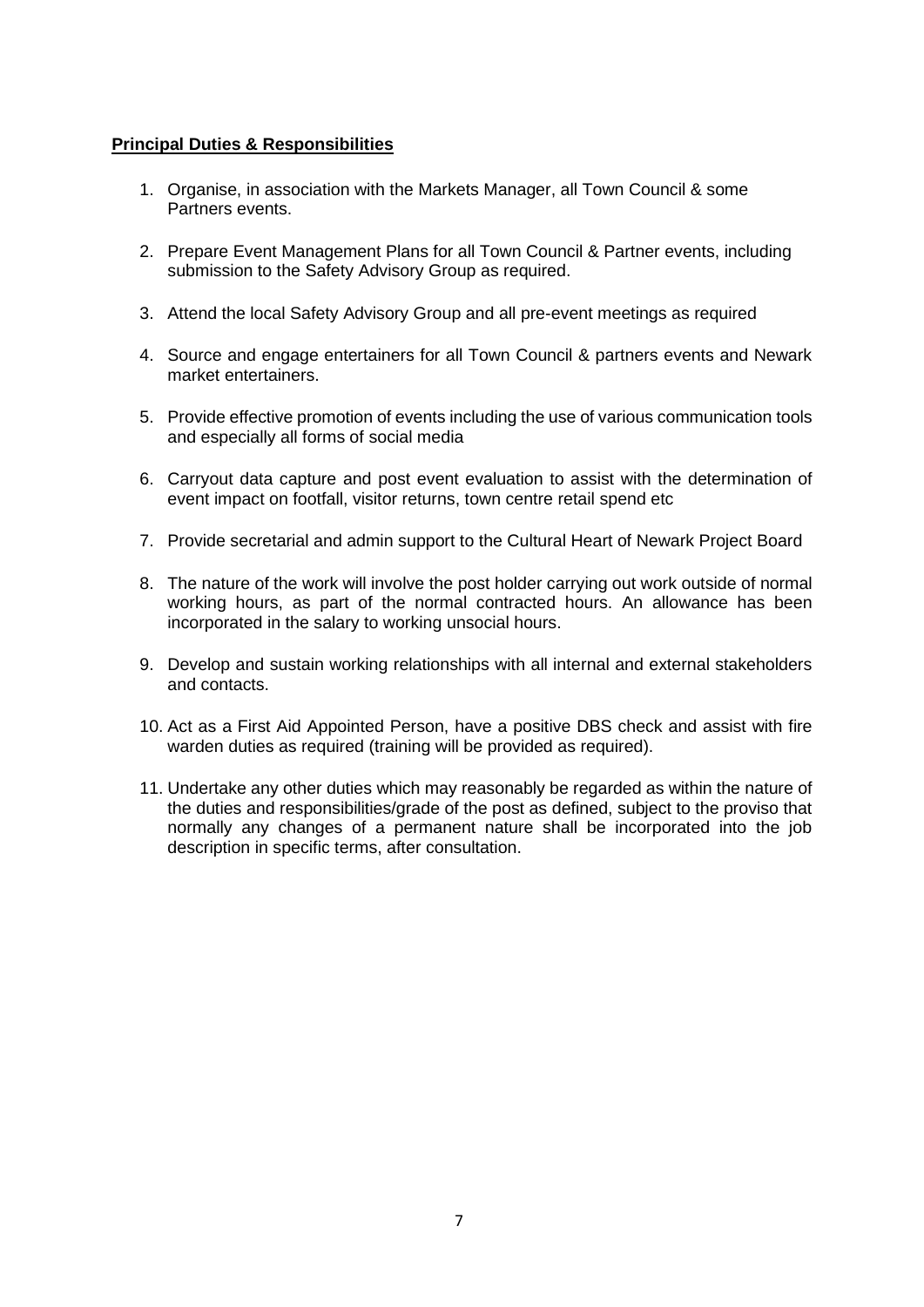#### **General Matters**

This job description represents a statement of the duties of the post but does not include all minor duties. It is inevitable that over time the nature of an individual job will change and existing duties may be lost or others gained without changing the general character of the duties or the level of responsibility entailed. As a result the Authority will expect this job description to be subject to revision.

It is the Authority's aim to reach agreement to reasonable changes, but if agreement is not possible, management reserves the right to insist on changes to your job description after consultation with you.

The Council is committed to equal opportunities. As part of its policy it has been agreed that applicants wishing to work on a "job share" basis will be considered on an individual basis. Since it is not possible for all posts to operate in this way, if you wish to enquire about "job sharing" you should contact the Town Clerk in the first instance.

The Town Council has a 'Working from Home' policy which can be applied to this post with the agreement of the Town Clerk/Markets Manager.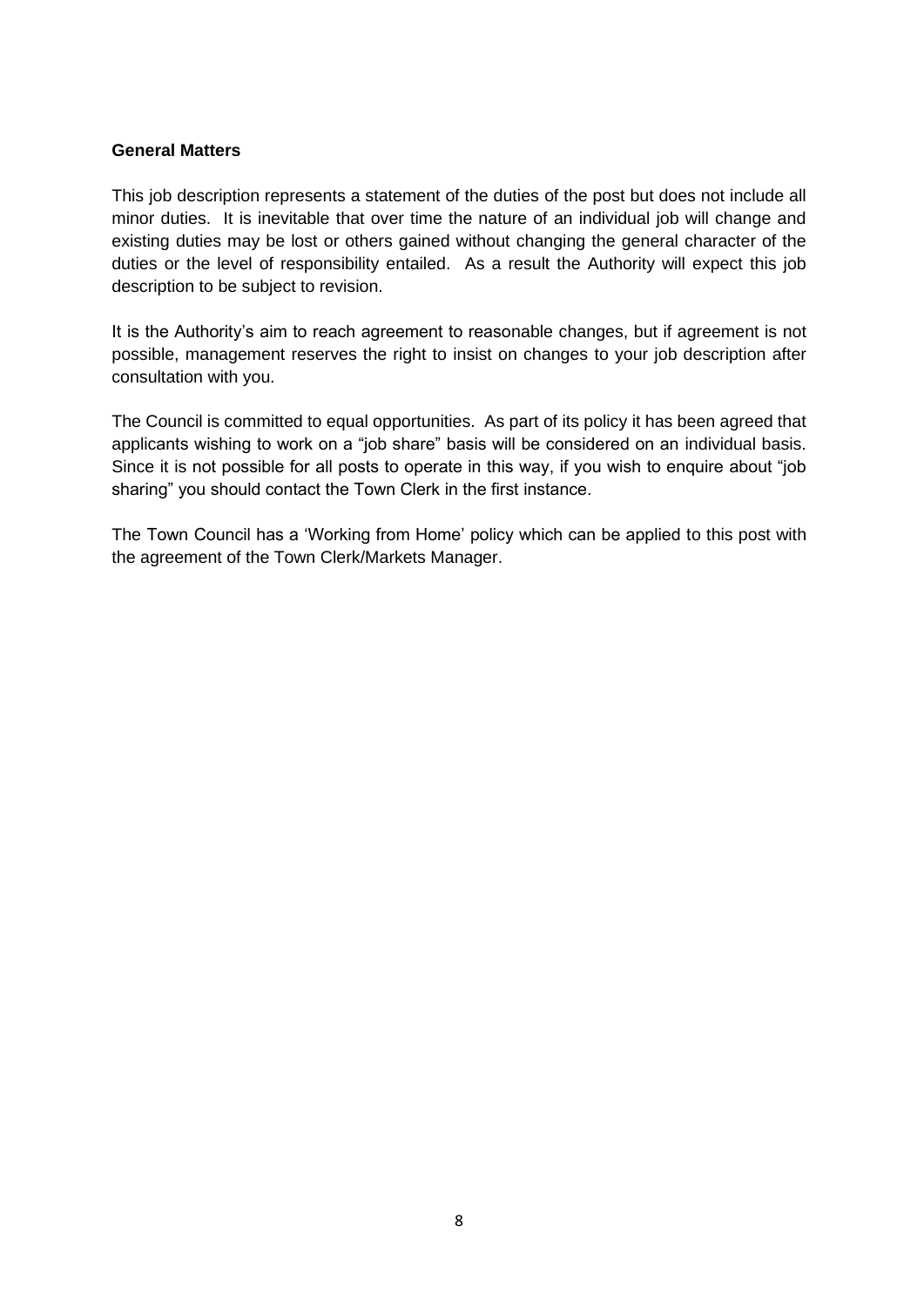#### **NEWARK TOWN COUNCIL**

#### **Person Specification**

#### **Experience & Qualifications**

#### *Essential*

Minimum of 4 GCSE's A-C or equivalent, including English and Math's

#### *Desirable*

- $\bullet$  Understanding of Local Government
- A minimum of 2 years' experience of organising events.

#### **Knowledge & Skills**

#### *Essential*

- Excellent general IT Literacy including use of internet and Microsoft Office: Word, Excel, PowerPoint, Access, Outlook and Website Maintenance
- Ability to use effectively; all forms of social media

#### **Personal Attributes**

#### *Essential*

- **O** DBS checked
- Excellent communication skills, both written and verbal
- **O** Display a good personal manner and presentable appearance
- Display tact, diplomacy and discretion at all times
- Display good organisational skills: evaluate competing priorities & prioritise appropriately
- Ability to work under pressure to achieve, both to deadlines and high aspirational service demands
- Able to work equally as effectively as part of a team or on own initiative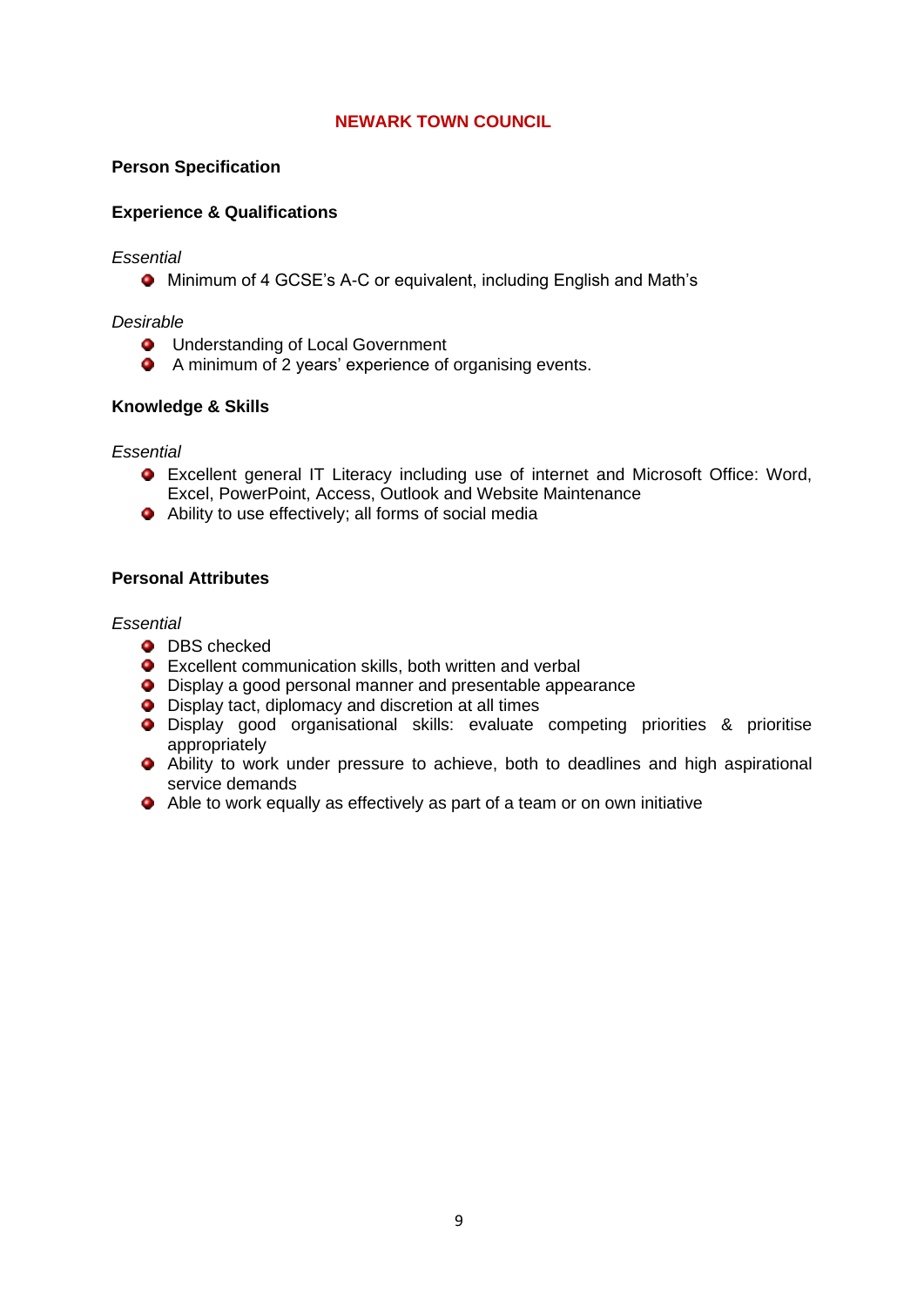## **NEWARK TOWN COUNCIL**

## **Events Officer Terms and Conditions of Employment**

For all purposes not specified within this document, the post is subject to the terms of the conditions of service determined by the National Joint Council for Local Government Services (NJC/ Green Book).

## **1. Salary**

The post is offered at a salary within the NALC/SLCC recommended Salary Scale LC2, within the range NJC Spinal Column Points

## SCP 18-21 (£25,419- £26,975)

## **2. Working Week**

The normal working week is 37 hours; it is expected that you will work flexibly and commit sufficient hours, subject to working time regulations, to meet the needs of the role. Regular weekend working to support events will be essential.

## **3. Contract Duration**

The post will be a fixed term contract of 3 years starting on the date of commencement.

#### **4. Place of Work**

The Council is located in the Town Hall, Newark but you may from time to time be required to work from other

#### **5. Expenses**

Travel, mileage, and subsistence expenses incurred during approved travel on Council business will be reimbursed under the Council's scheme applicable at the time.

The Council will meet/ reimburse the annual membership fees for the Society of Local Council Clerks. (and up to one other professional body relevant to this position to which the Town Clerk may belong).

## **6. Other Employment**

This is a full-time post. The post holder will be fully engaged in the employment of the Council and agrees not to undertake any other paid employment without the express consent of the Town Clerk.